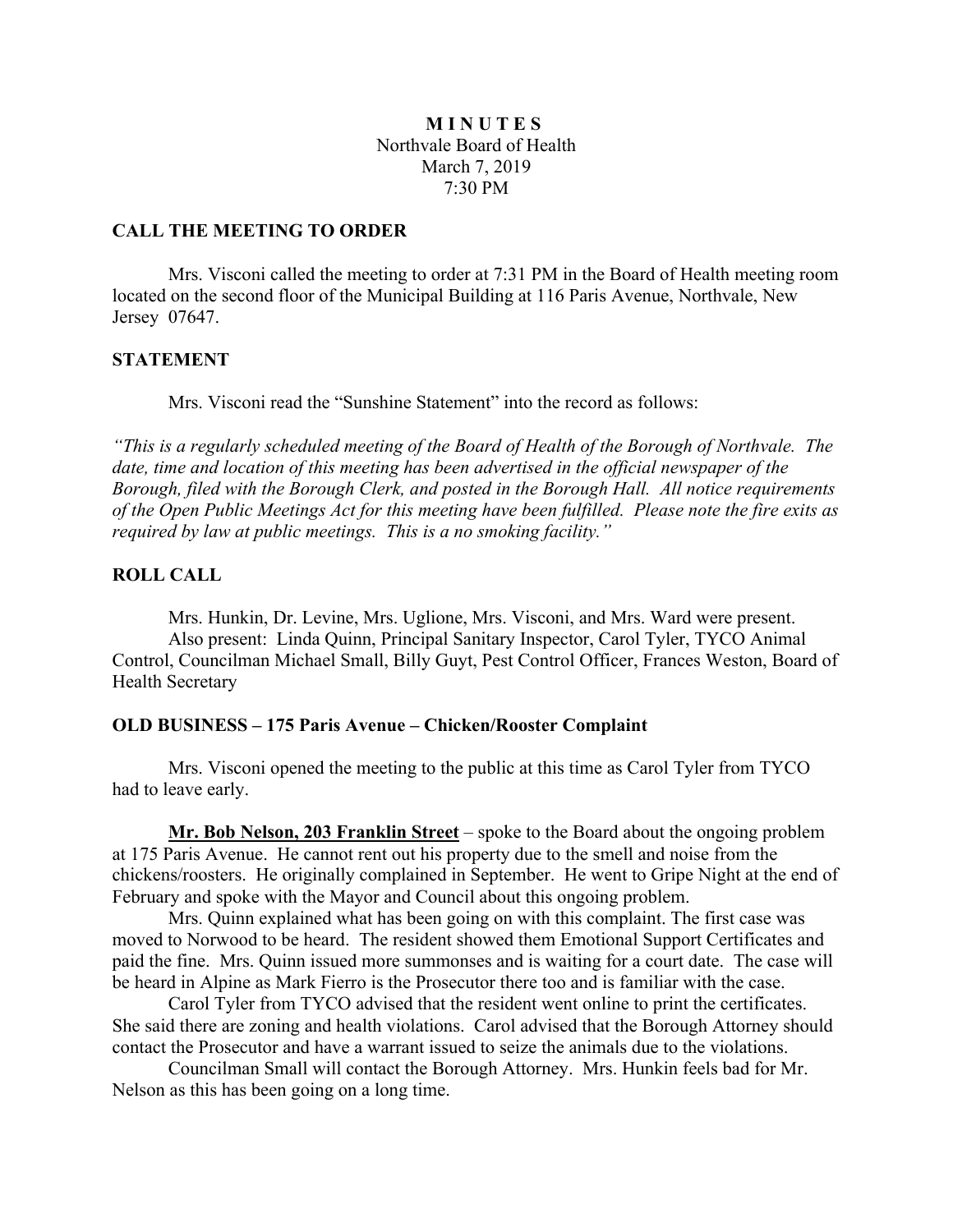Motion made by Mrs. Hunkin, seconded by Mrs. Ward to have the Borough Attorney pursue and review action against having the livestock removed. All were in favor.

There being no other comments from the public, Mrs. Visconi closed the meeting to the public.

# **APPROVAL OF MINUTES**

On a motion made by Mrs. Ward, seconded by Mrs. Hunkin all were in favor to accept the Minutes of January 10, 2019 Reorganization Meeting.

# **CORRESPONDENCE**

- **1. I Plus One Academy Audit**
- **2. Northvale Preschool Audit**

# **2019 REVENUE COLLECTED TO DATE:**

|    | \$22,025.00 |
|----|-------------|
| S. | 30.00       |
|    | 4,337.00    |
| S. | 218.00      |
| S  | 0.00        |
|    | 1,990.00    |
|    | \$15,450.00 |
|    |             |

# **PAYMENT OF BILLS**

Ratify and approve all bills paid between January 1, 2019 and March 1, 2019.

| <b>NJ Dept of Health</b><br>January Animal Licenses                  | \$336.60 |
|----------------------------------------------------------------------|----------|
| <b>RR</b> Donnelly<br><b>Safety Paper</b>                            | \$31.50  |
| Bergen/Passaic Registrar Assoc.<br>2019 Membership – Weston, Worner  | \$50.00  |
| <b>NJ Registrars Association</b><br>2019 Membership – Weston, Worner | \$50.00  |
| Hillsdale Board of Health<br>2019 Child Health Contract              | \$125.00 |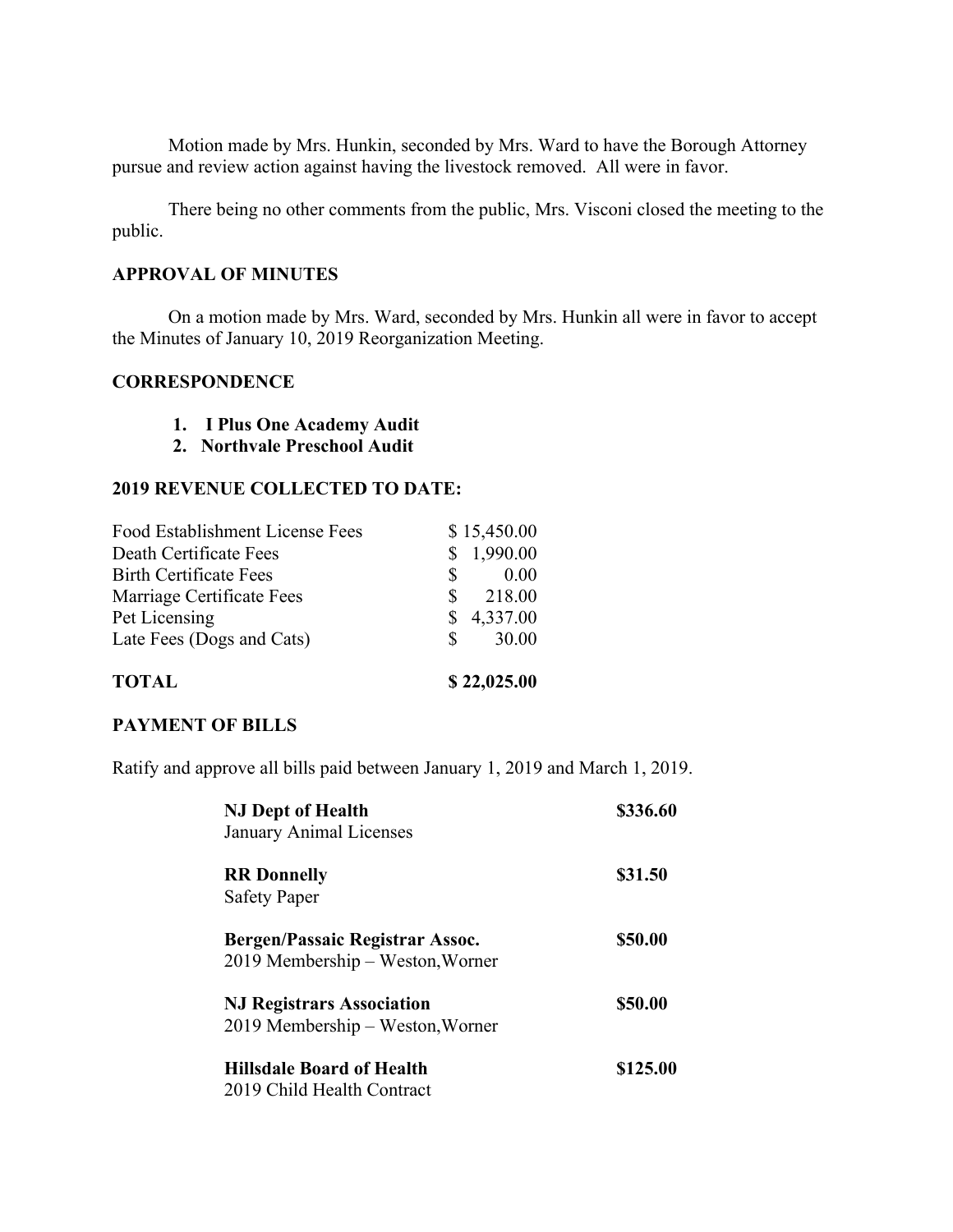## **MGL Printing Solutions \$471.00**

2019 Dog & Cat Tags

On a motion made by Mrs. Hunkin, seconded by Mrs. Ward all were in favor to ratify and approve all bills paid between January 1, 2019 and March 1, 2019.

# **SECRETARY'S REPORT**

Mrs. Weston reported that 320 dog licenses and 31 cat licenses have been renewed for 2019. She is still waiting for 50 more dogs and 7 cats. A list of all dog licenses not renewed for 2019 has been sent to TYCO. TYCO has contacted the residents. Mrs. Weston asked Mrs. Quinn about whether hair salons and nail salons should be licensed. Since the Board of Health does not inspect any of them, there is no need to license them. The next meeting is June 13<sup>th</sup>.

## **REPORTS**

## **Pest Control Officer's Report**

Mr. Guyt has not received any complaints.

### **Health Officer's Report**

Mrs. Quinn reported that there is not much going on. They did inspections at Woo-Ri Mart.

### **Nurse's Report – January, February**

### **Animal Control Officer's Report – January, February**

On a motion made by Mrs. Uglione, seconded by Mrs. Ward all were in favor to accept the Pest Control Officer's Report, Health Officer's Report, Nurse's Report, and Animal Control Officer's Reports.

## **COUNCIL MEMBER REPORT**

Councilman Small introduced himself to the Board Members.

### **BOARD MEMBERS COMMENTS**

Mrs. Hunkin had concerns about immunizations of school children.

## **ADJOURNMENT**

On a motion made by Mrs. Ward, seconded by Mrs. Hunkin all were in favor to adjourn the meeting at 8:11 PM.